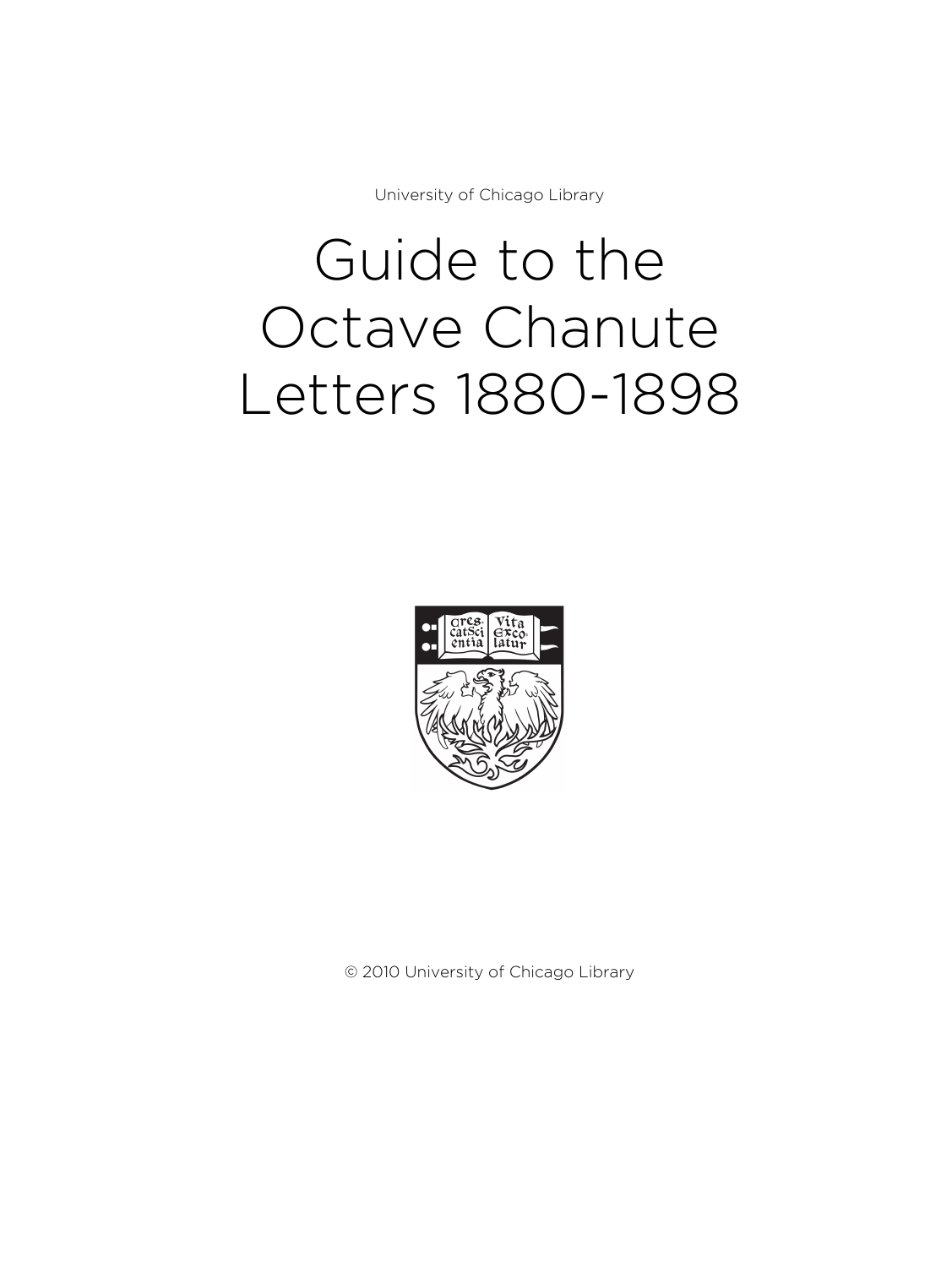# **Table of Contents**

| Descriptive Summary      |   |
|--------------------------|---|
| Information on Use       | 3 |
| Access                   | 3 |
| Digital Images           | 3 |
| Citation                 | 4 |
| Scope Note               | 4 |
| <b>Related Resources</b> | 4 |
| <b>Subject Headings</b>  | 4 |
| <b>INVENTORY</b>         |   |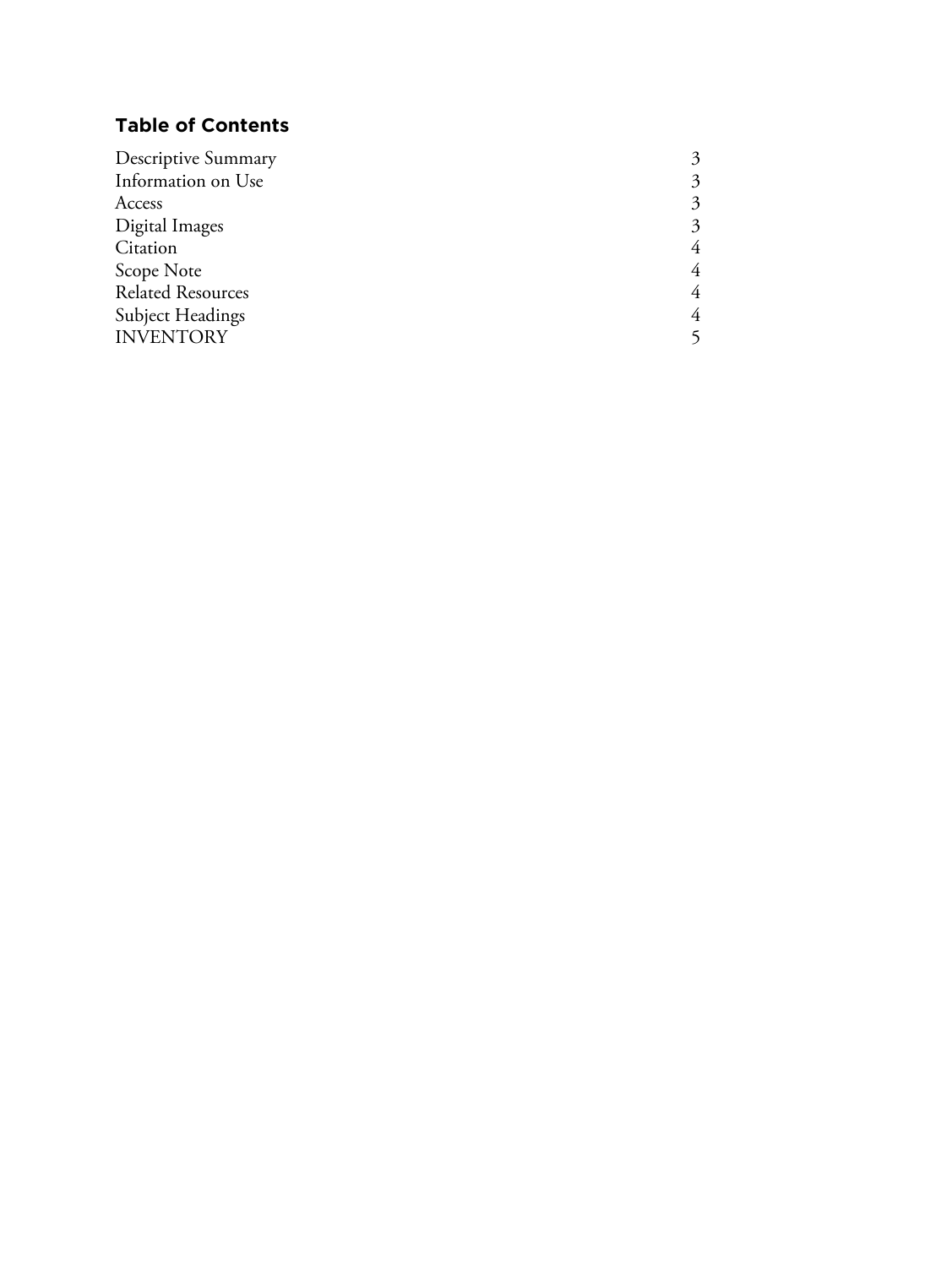#### **Descriptive Summary**

| <b>Identifier</b> | ICU.SPCL.CRMS280                                                                                                                                                                                                                                                                                                                                                                                                                                                                            |
|-------------------|---------------------------------------------------------------------------------------------------------------------------------------------------------------------------------------------------------------------------------------------------------------------------------------------------------------------------------------------------------------------------------------------------------------------------------------------------------------------------------------------|
| <b>Title</b>      | Chanute, Octave. Letters                                                                                                                                                                                                                                                                                                                                                                                                                                                                    |
| <b>Date</b>       | 1880-1898                                                                                                                                                                                                                                                                                                                                                                                                                                                                                   |
| <b>Size</b>       | 6 items                                                                                                                                                                                                                                                                                                                                                                                                                                                                                     |
| <b>Repository</b> | Special Collections Research Center<br>University of Chicago Library<br>1100 East 57th Street<br>Chicago, Illinois 60637 U.S.A.                                                                                                                                                                                                                                                                                                                                                             |
| <b>Abstract</b>   | Consists of 4 letters written to Chanute from representatives of various<br>manufacturers of petroleum and diesel engines, as well as one administrator<br>for a Chicago railroad company. Correspondents include Amos S. Stetson of<br>Brayton Petroleum Engine Company, George B. Brayton, John B. Parson<br>of West Chicago Street Rail Road Company, and E. D. Meier of the Diesel<br>Motor Company of America. Also includes 2 photographs of what are<br>identified as steam engines. |

#### **Information on Use**

#### **Access**

The collection is open for research.

#### **Digital Images**

Original documents, texts, and images represented by digital images linked to this finding aid are subject to U. S. copyright law. It is the user's sole responsibility to secure any necessary copyright permission to reproduce or publish documents, texts, and images from any holders of rights in the original materials.

The University of Chicago Library, in its capacity as owner of the physical property represented by the digital images linked to this finding aid, encourages the use of these materials for educational and scholarly purposes. Any reproduction or publication from these digital images requires that the following credit line be included: Special Collections Research Center, University of Chicago Library.

Commercial publication projects require the permission of the University of Chicago Library and may be subject to a use fee. To order publication-quality reproductions, or for permission to copy or use any part of the digital images attached to this finding aid for any commercial purposes, please contact the Special Collections Research Center.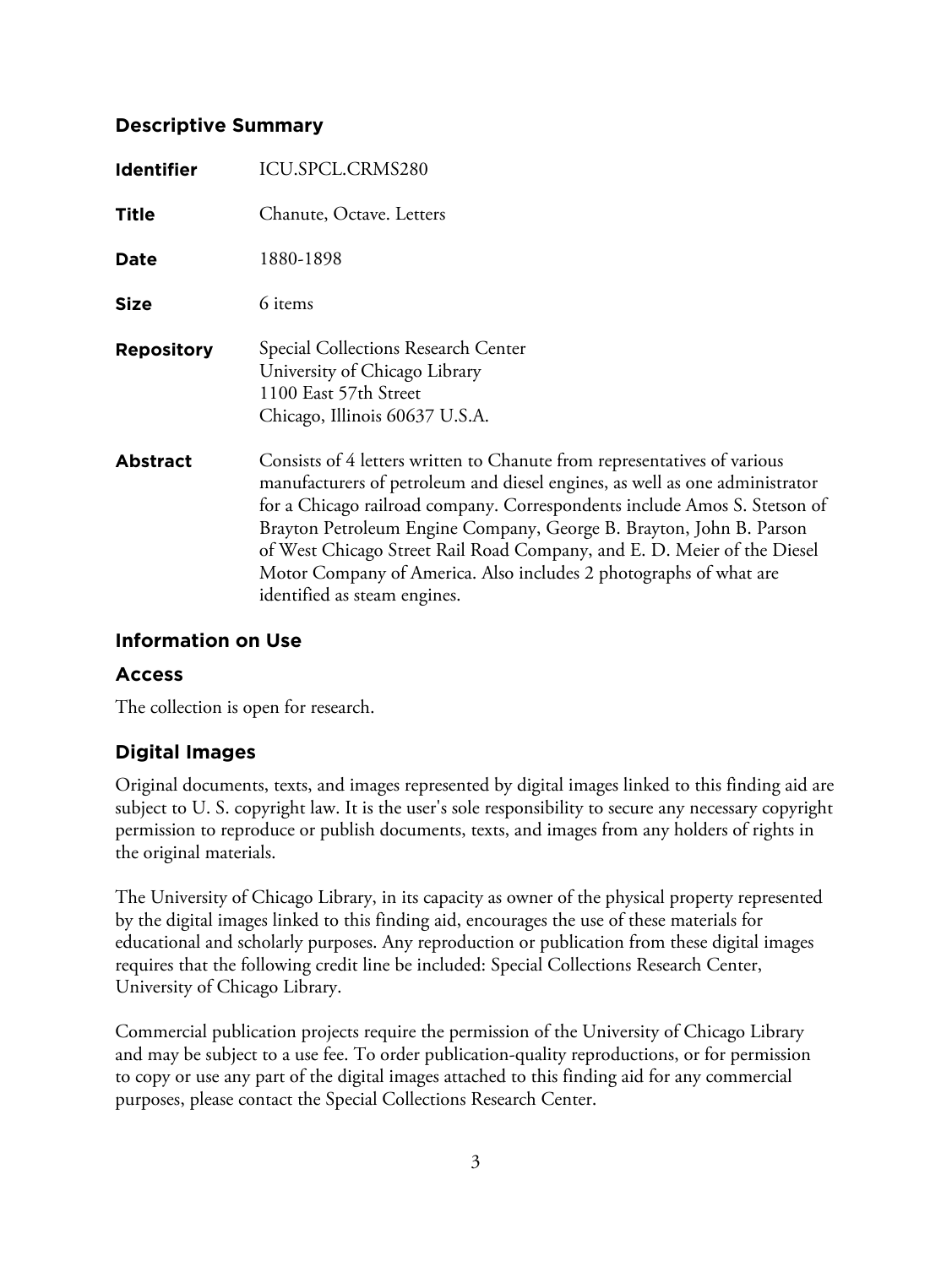The images presented here may include materials reflecting the attitudes, language, and stereotypes of an earlier time period. These materials are presented as historical resources in support of study and research. Inclusion of such materials does not constitute an endorsement of their content by the University of Chicago.

The University of Chicago Library appreciates hearing from anyone who may have information about any of the images in this collection.

# **Citation**

When quoting material from this collection, the preferred citation is: Chanute, Octave, Letters, Crerar Ms 280, Special Collections Research Center, University of Chicago Library

# **Scope Note**

The correspondence is from Amos S. Stetson of Brayton Petroleum Engine Company to Octave Chanute, ALS (carbon), April 3, 1880, 1p. Stetson briefly describes for Chanute the 2, 5, and 10 horsepower models of petroleum engines manufactured by Brayton. Also from George B. Brayton to Octave Chanute, ALS, March 20, 1880, 1p. Brayton describes in some detail the pros and cons of various models of petroleum engines, especially in comparison to steam engines of the day. And from John B. Parson of West Chicago Street Rail Road Company to Octave Chanute, ALS, January 1, 1891, 1p. Parsons informs Chanute that the Connelly Gas Motor is being utilized on the car running on Lake from 40th to State and invites Chanute to observe and investigate the engine. He appends a note to the engineer of the car giving Chanute permission to make the investigation.

And from E.D. Meier of the Diesel Motor Company of American to Octave Chanute, ALS, May 23, 1898, 1p. Meier informs Chanute that he is forwarding a copy of a lecture by Mr. Diesel and that it will probably be a while before they are ready to build a light motor. He also suggests that Chanute's work on "automatic equilibrium" is much more important.

Steam engines, two sepia photographs in stamped and addressed envelope, May 6, 1891. On the outside of the envelope, these photographs have been identified as steam engines, though there is no identification on the photographs themselves.

# **Related Resources**

Browse finding aids by topic.

# **Subject Headings**

- Chanute, Octave, 1832-1910
- Brayton, George Bailey, 1830-1892
- Parson, John B.
- Meier, E. D.
- Stetson, Amos S.
- •
- Engines